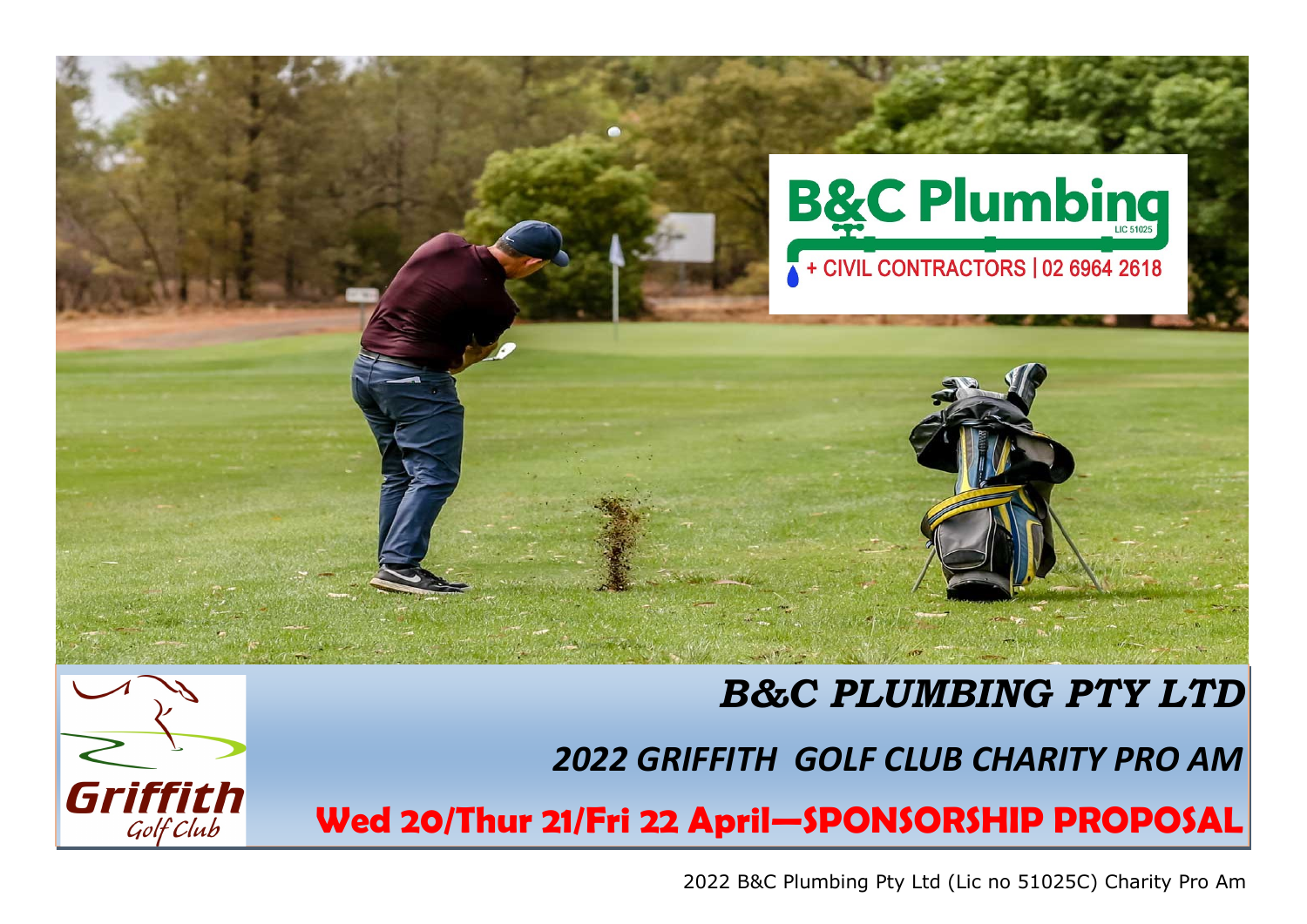## **CONTENTS 2**

| 3              |
|----------------|
| $\overline{4}$ |
| 5              |
| $6 - 7$        |
| 8              |
| 9              |
| 10             |
| 11             |
| 12             |
| 13             |
| 14             |
|                |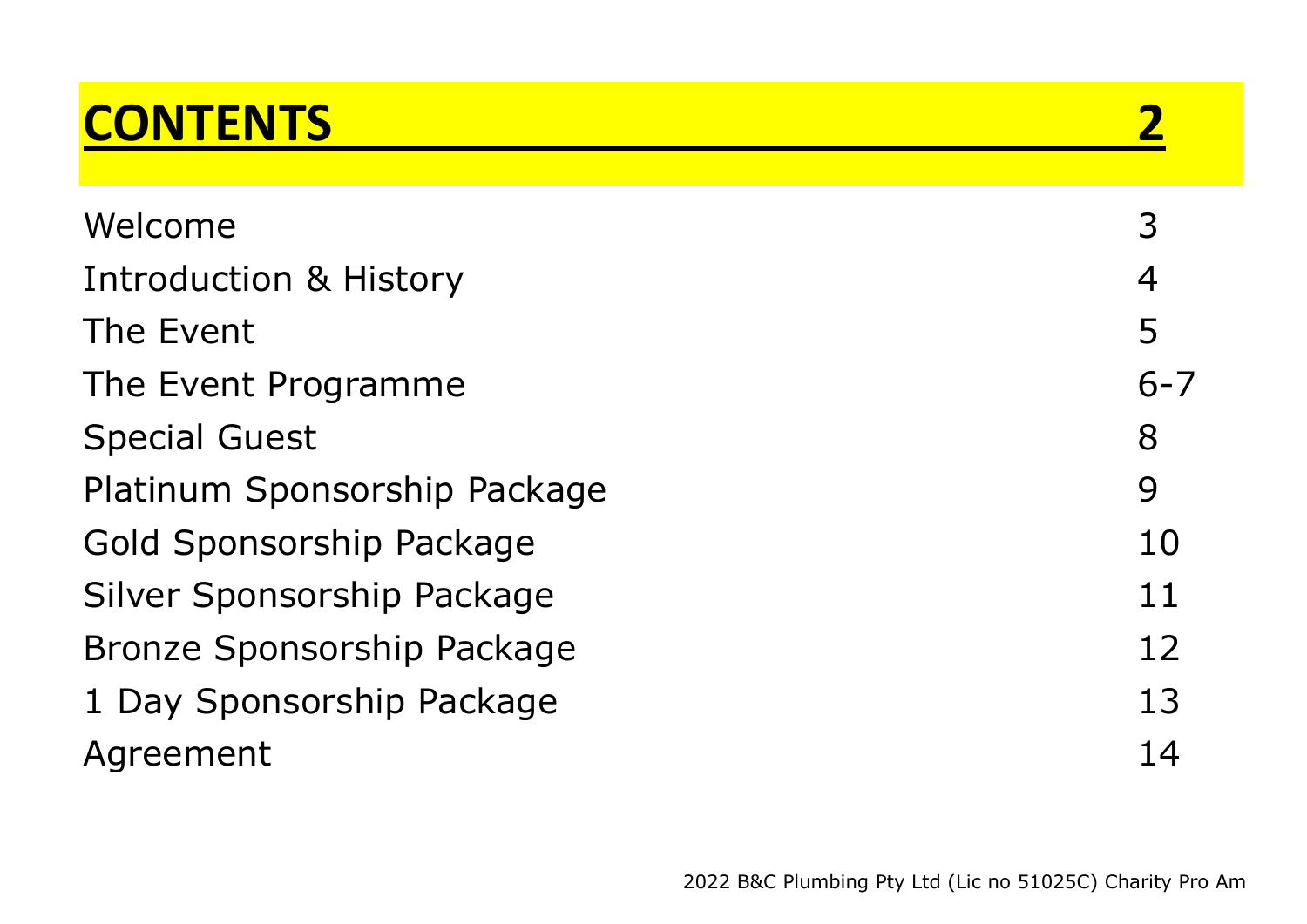

**On behalf of the Board of Directors and Griffith Pro Am Committee of Griffith Golf Club, thank you for considering investing in the 2022 Griffith Golf Club Charity Pro Am.**

It gives me great pleasure to once again offer members, past sponsors, the Griffith Community and the general golfing community the opportunity to play alongside some of the best up and coming professional golfers.

**For the first time in 15 years the B&C Plumbing Charity Pro Am will return to a 2 day Pro Am on Thursday 21st and Friday 22nd April with the official Pro Am Dinner on Wednesday 20th April.**

*The Riverina circuit over the 6 days in April 2022 is keenly awaited by the professional golfers and should ensure a strong rollup of Professional Golfers. The Griffith Golf Club Pro Am will be boosted even more with 3 Hole in One Prizes on each day including a \$25,000 dealership voucher courtesy of Griffith City Volkswagen and 2 x \$10,000 Cash Hole In One prize's courtesy of Griffith Autoscreens and Peter Gill Electrical*.

With your support, in conjunction with the PGA of Australia, Griffith Golf Club looks forward to hosting a successful Pro Am in 2022

Please consider the opportunities outlined in this proposal, and I look forward to your involvement and hopefully seeing you at Griffith Golf Club on 20th, 21st and 22nd April 2022.

Yours sincerely

Wayne Moat

Griffith Golf Club Pro Am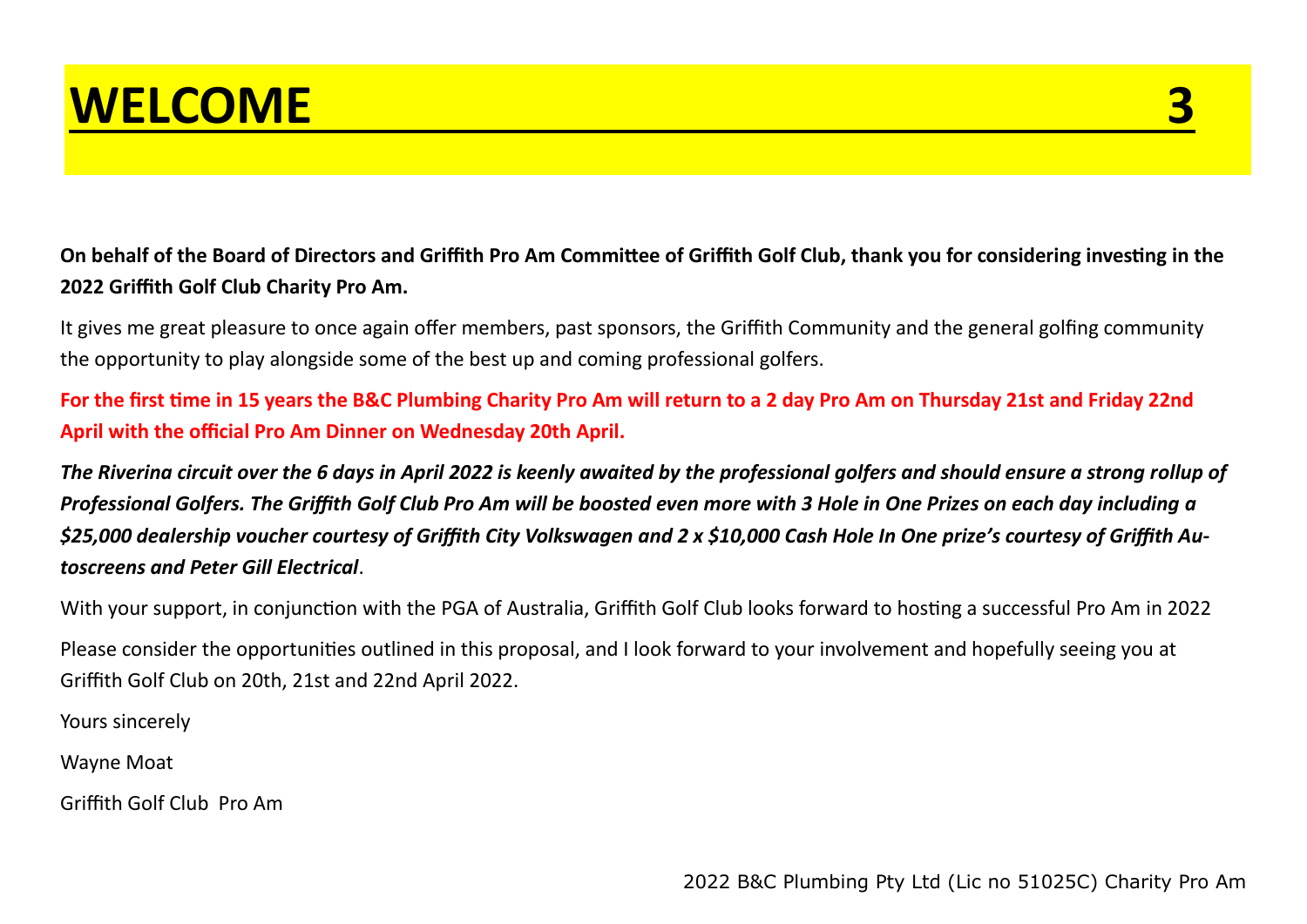### **INTRODUCTION 4**

Griffith Golf Club with the help of past Naming Rights sponsor in Griffith City Volkswagen and current Naming Rights Sponsor B&C Plumbing Pty Ltd have come back onto the PGA Pro Am circuit since 2015.

In the past 7 years (no pro am in 2020– Covid) of Sponsorship the Griffith Pro Am has raised \$12,000 through its Charity Pro Am Program, with Motor country hope Neuron, Country Hope, Griffith Can Assist, Griffith Suicide Prevention and Riding for Disabled are Charity's to benefit from the Griffith Golf Club Charity Pro Am's program.

Please join us in 2022 in supporting Riding for Disabled Charity and help kick start the career of another Golf Professional.





motor neurone disease

association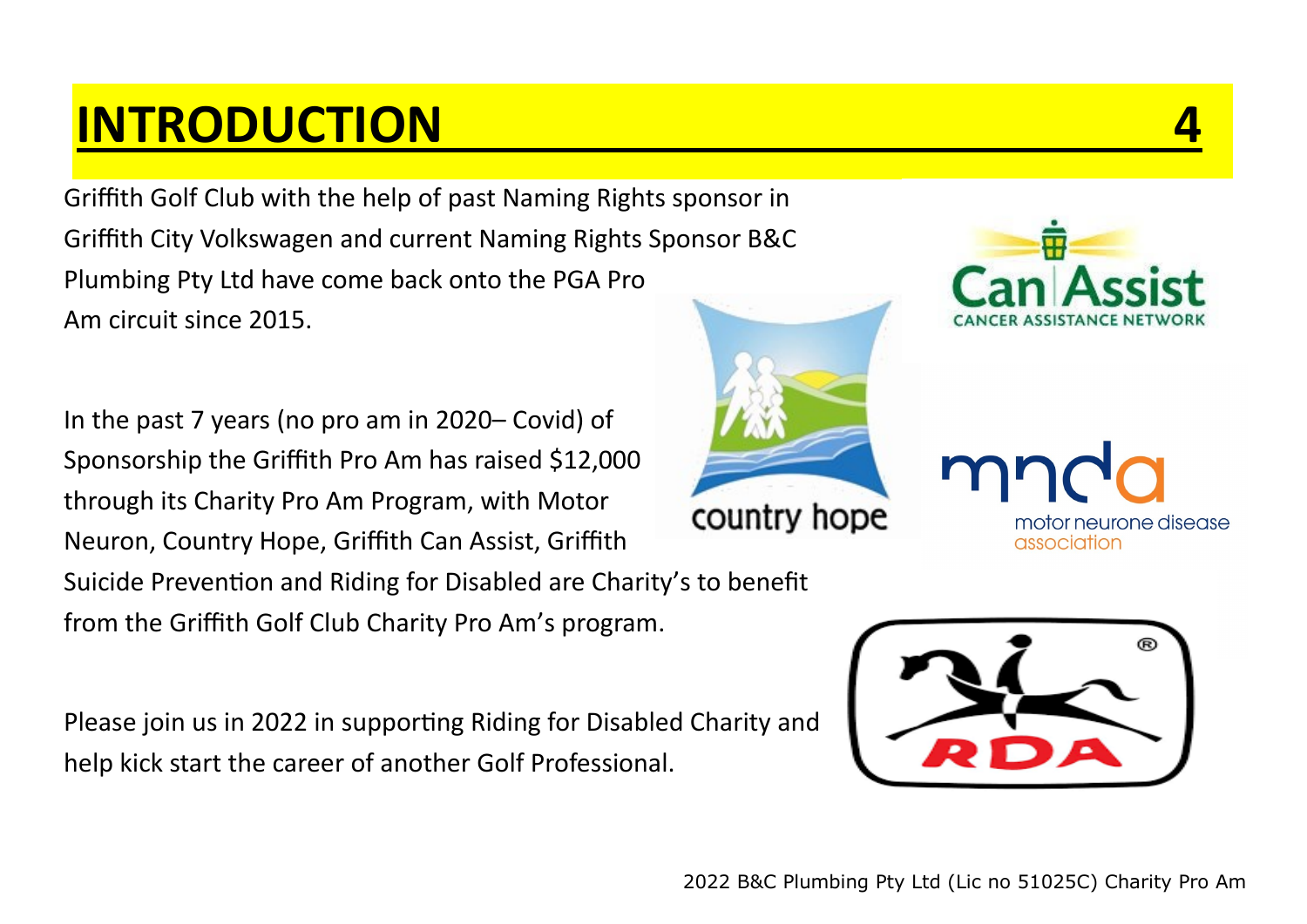#### **THE EVENT**

**The 2022 B&C Plumbing Charity Pro Am for the first time in 15 years will be a 2 day tournament to be played on Thursday 21st and Friday 22nd April 2022. The Pro Am Dinner will be on Wednesday 20th April and an added extra will be Sportsman night after golf on Thursday 21st April with 3 guest speakers in attendance.**

*The professional prize money purse will be at least a minimum of \$22,000 and will be raised through sponsorship and amateur participation in the event. There will also be two \$10,000 Cash Hole in One prize's on offer each day as well as a \$25,000 Dealership Voucher from Griffith City Volkswagen also on each day.*

A field of up to 60 professionals will "tee it up" alongside around 100 amateur golfers, who will get the opportunity to play next to some of the best professional golfers in the country.

The event will provide sponsors with a unique opportunity to expose their business to a large and diverse golfing audience through Radio, TV Media, Social Media and print as well as course signage and branding over the 2 days.

The 2022 B&C Plumbing Charity Pro Am will provide an opportunity for sponsors to network and entertain clients in a relaxed atmosphere, with the unique experience of playing alongside a touring golf professional.

**In addition, other special activities associated with the event include a Sponsors Dinner with MC Robert "Dippa" DiPierdomenico on Wednesday 20th April and a all new Sportsman's Night on Thursday 21st April with Robert** *"Dippa"* **DiPierdomenico, Greg**  *"Fatcat"* **Ritchie and Jimmy** *"Pumper"* **Cassidy, Auction items and a Professionals Calcutta to be held at the Sportsman Night.**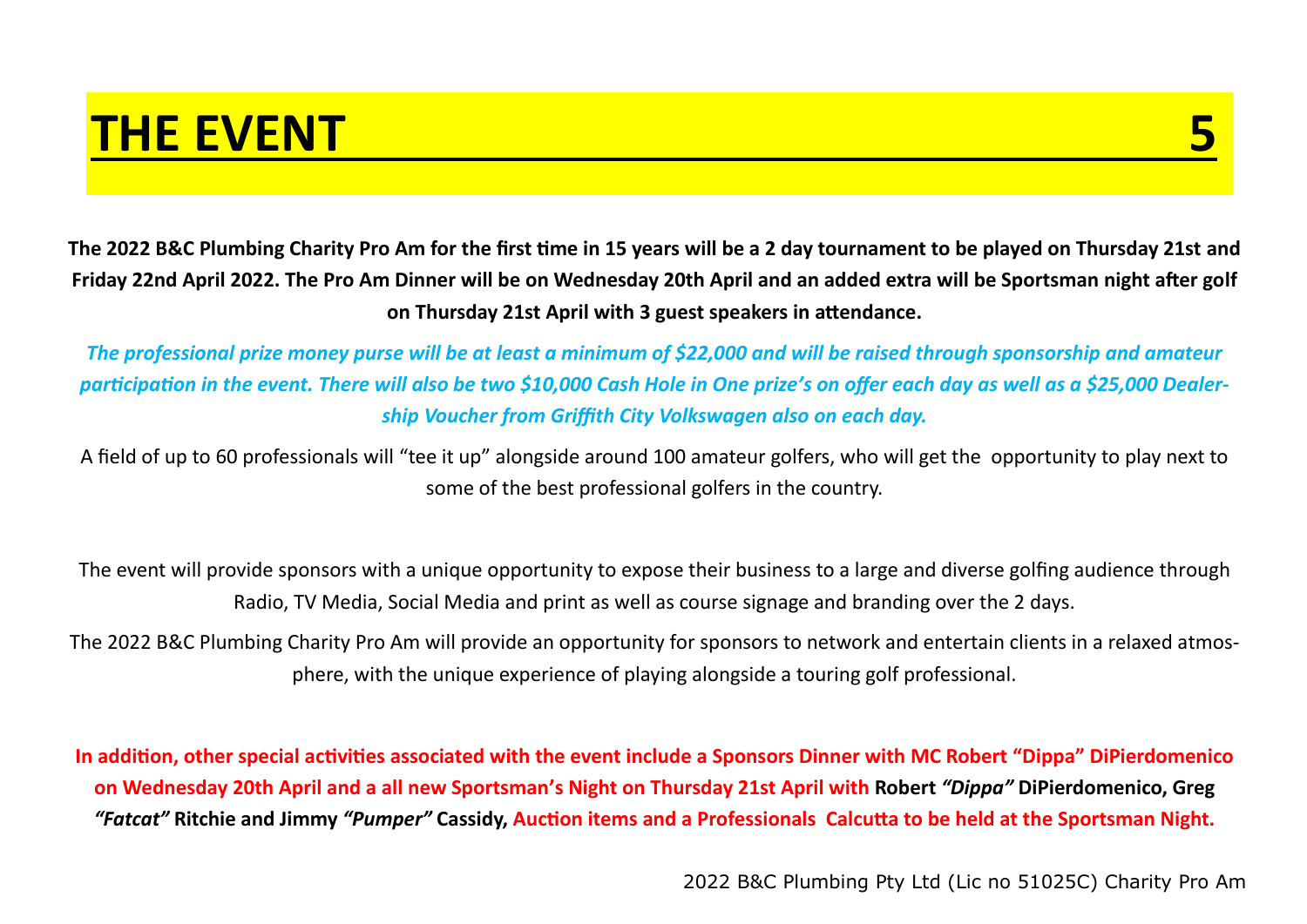#### **Wednesday 20th April 2022**

| <b>6.00 PM</b> | <b>Arrival for Sponsors Dinner</b> |
|----------------|------------------------------------|
| <b>7.00 PM</b> | <b>Sponsors Dinner starts</b>      |

#### **Thursday 21st April 2022**

| <b>AM START</b>  |                                                 |  |  |  |
|------------------|-------------------------------------------------|--|--|--|
| $6.30 - 7.00$ AM | <b>Registration &amp; Check in for AM Start</b> |  |  |  |
| <b>7.30 AM</b>   | <b>Shotgun Start AM Field</b>                   |  |  |  |
| <b>11.00 AM</b>  | <b>Registration &amp; Check in for PM Start</b> |  |  |  |
| <b>PM START</b>  |                                                 |  |  |  |
| <b>12 PM</b>     | <b>Lunch for PM Field</b>                       |  |  |  |
| <b>12.30 PM</b>  | <b>Shotgun Start for PM Field</b>               |  |  |  |
| <b>12.30 PM</b>  | <b>Lunch for AM Field</b>                       |  |  |  |
| <b>7.00 PM</b>   | <b>Sportsman's Night</b>                        |  |  |  |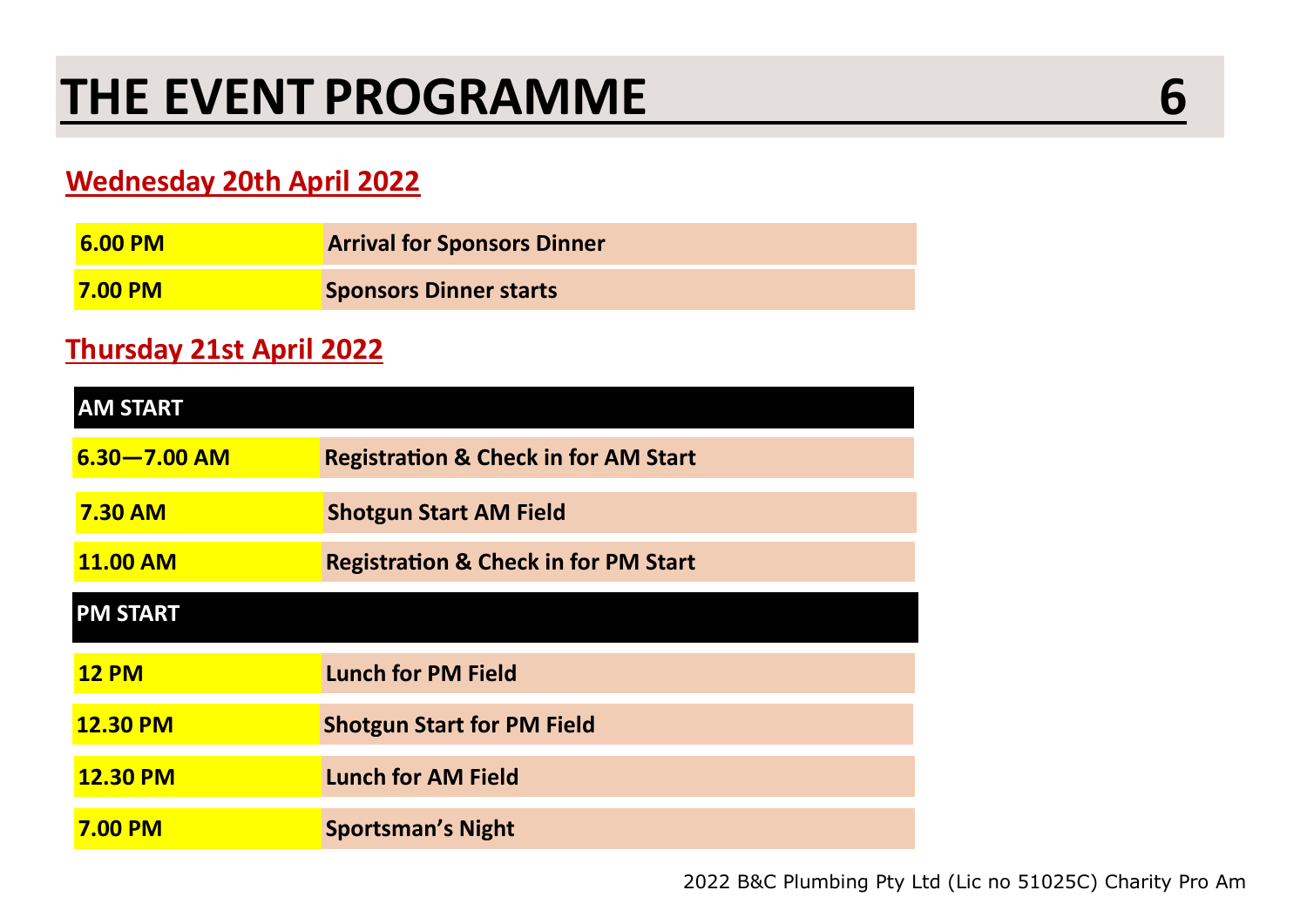#### **Friday 22nd April 2022**

| <b>AM START</b>  |                                                        |
|------------------|--------------------------------------------------------|
| $6.30 - 7.00$ AM | <b>Registration &amp; Check in for AM Start</b>        |
| <b>7.30 AM</b>   | <b>Shotgun Start AM Field</b>                          |
| <b>11.00 AM</b>  | <b>Registration &amp; Check in for PM Start</b>        |
| <b>PM START</b>  |                                                        |
| <b>12 PM</b>     | <b>Lunch for PM Field</b>                              |
| <b>12.30 PM</b>  | <b>Shotgun Start for PM Field</b>                      |
| <b>12.30 PM</b>  | <b>Lunch for AM Field</b>                              |
| 6.00 PM          | <b>Presentation for both Amateur and Professionals</b> |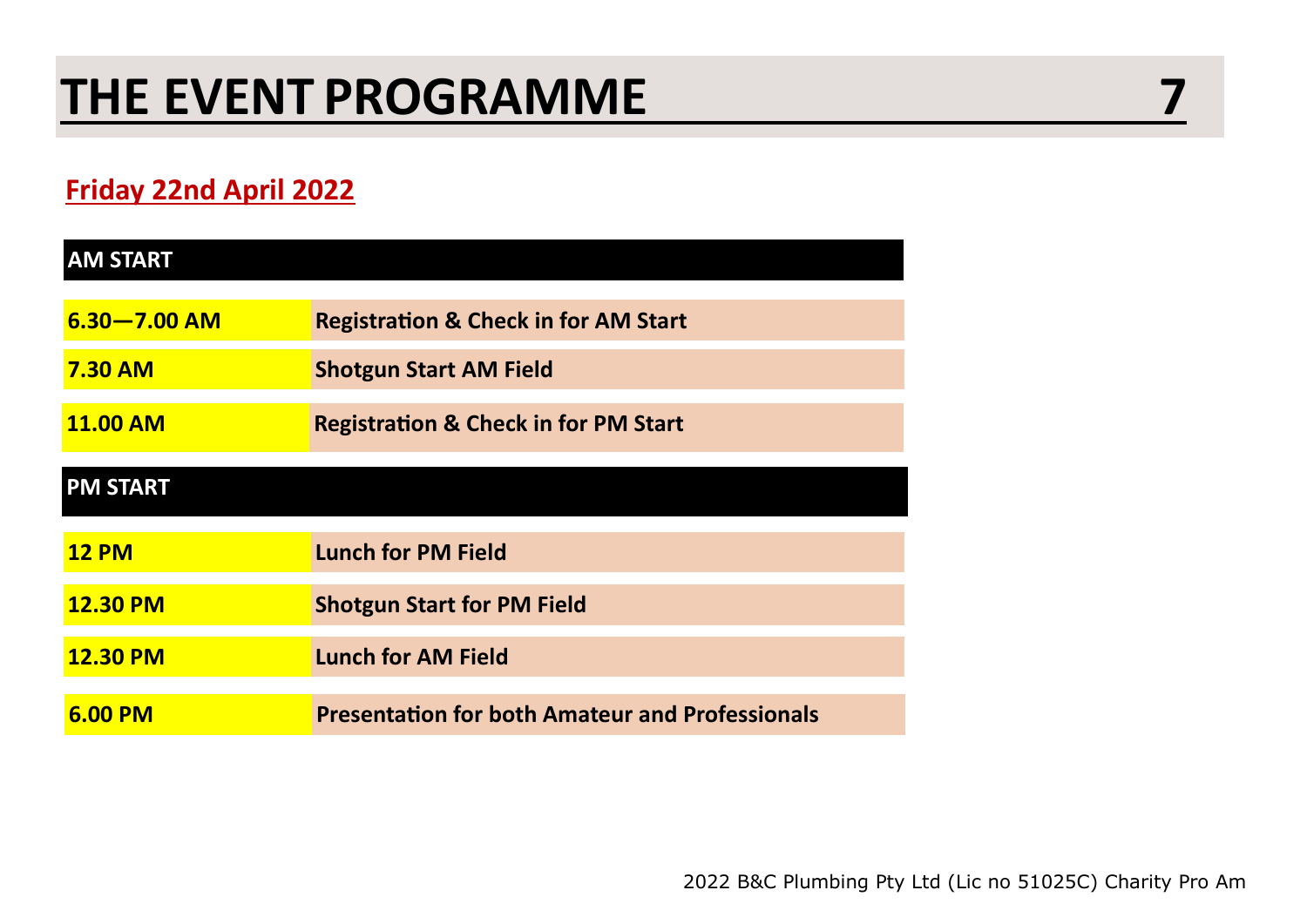### **SPECIAL GUESTS 8**





Robert '"Dippa" DiPierdomenico **AFL Legend** Played 240 games with Hawthorn 1986 Brownlow Medalist 5 VFL Premierships Australian Football Hall of Fame

Renowned Guest Speaker and MC at many sporting/charity events.

Also renowned Media personali-



Former Australian Cricket Player and keynote speaker Greg Ritchie will be one of the special guest at the 2022 Griffith Pro Am. Greg is regarded as one of Australia's most hilarious and in demand after dinner speakers and is often called upon to MC and speak at events throughout Australia and around the world.

Regular visitor to the Griffith Pro Am is renowned Group 1 and Melbourne Cup winning Jockey Jimmy Cassidy will also be back



2022 B&C Plumbing Pty Ltd (Lic no 51025C) Charity Pro Am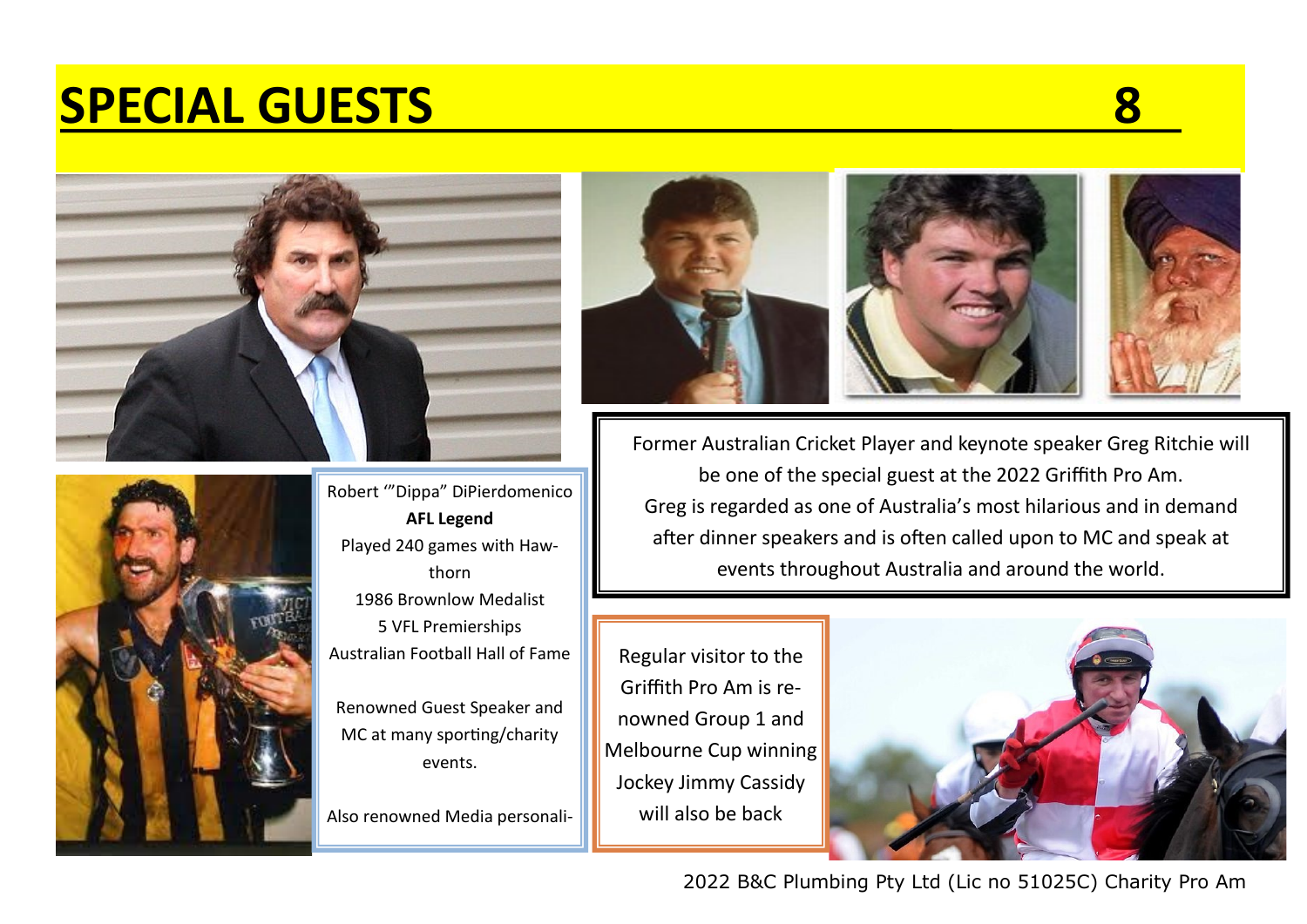## **PLATINUM SPONSORSHIP - \$6,000 + GST 9**

- Company Name and Logo included in all media advertising.
- **Company Name and Logo featured on scorecard**
- Company Logo on 2022 Pro Am Polo
- Company Name and Logo on Griffith Golf Club Website and Griffith Charity Pro Am Facebook page
- Exclusive signage (Banners, teardrops etc.) for the 2 days on 2 holes (all signage costs to be at the cost of the sponsor)
- $\leftarrow$  10 Guests invited to the Sponsors Dinner
- ◆ 10 Guests invited to the Sportsman Night
- 12 Players on each day in the Charity Pro Am with a leading PGA Tournament Professional
- Complimentary Lunch and Beverages for players in the Charity Pro Am
- Players package for all players in the Pro Am
- Free Rental for Course Signage at the Griffith Golf Club for 12 months after the Pro Am (Cost of sign to be paid by sponsor)
- A Sponsors Day for up to 50 (includes only free golf and cart hire) to entertain your clients. (Date to be mutually agreed with Griffith Golf Club)
- 2 Free Membership to Griffith Golf Club for 2022 (Valued at \$1,040).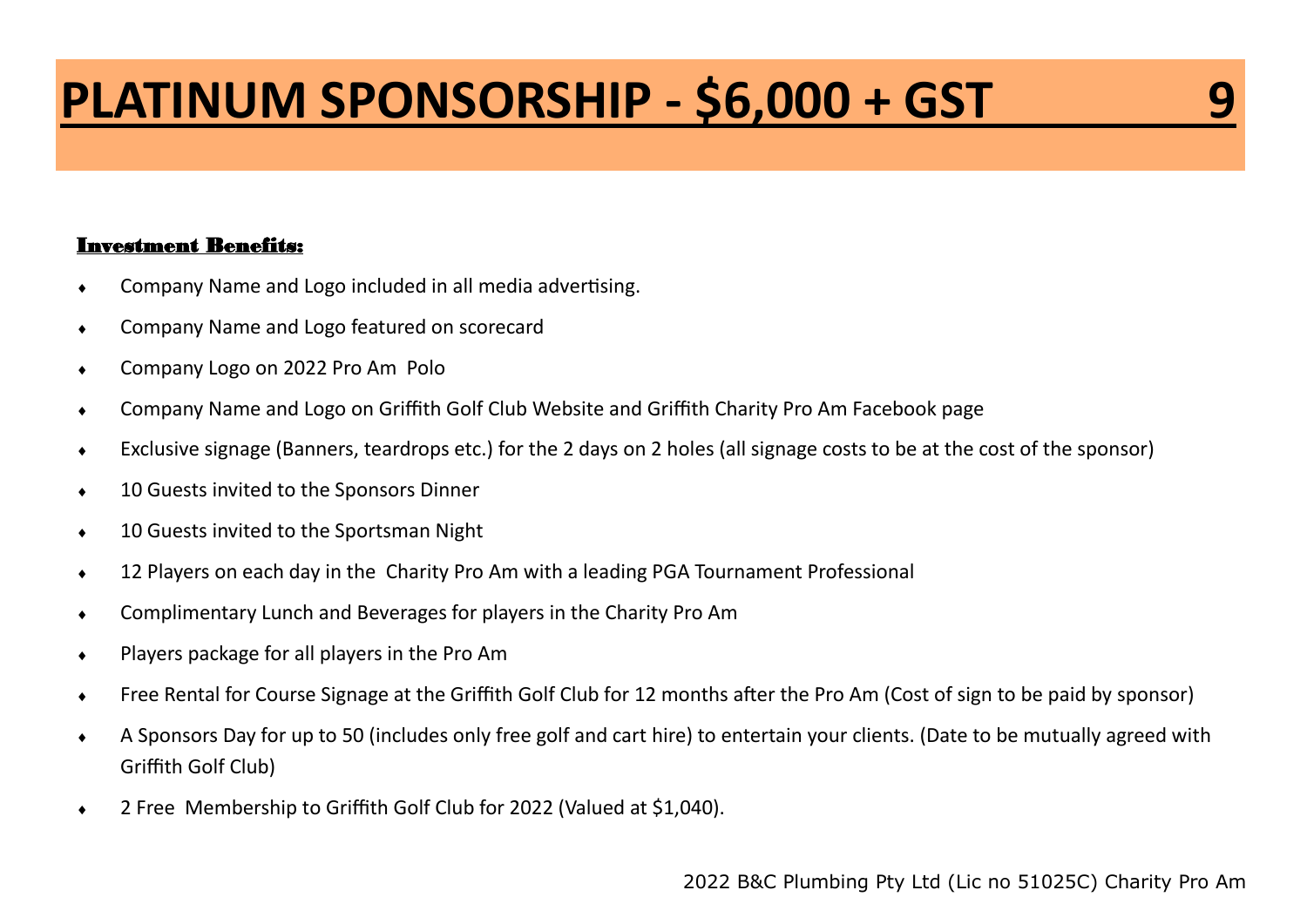# **GOLD SPONSORSHIP - \$4,000 + GST 10**

- Company Name and Logo included in all media advertising.
- **Company Name and Logo featured on scorecard**
- Company Logo on 2022 Pro Am Polo
- Company Name and Logo on Griffith Golf Club Website and Griffith Charity Pro Am Facebook page
- Exclusive signage (banners, teardrops etc.) for the 2 days on 2 holes (all signage costs to be at the cost of the sponsor)
- 8 Guests invited to the Sponsors Dinner
- ◆ 8 Guests invited to the Sportsman's Night
- 9 Players on each day in the Charity Pro Am with a leading PGA Tournament Professional
- Complimentary Lunch and Beverages for players in the Charity Pro Am
- Players package for all players in the Pro Am
- A Sponsors Day for up to 40 (includes only free golf and cart hire) to entertain your clients. (Date to be mutually agreed with Griffith Golf Club)
- 1 Free Membership to Griffith Golf Club for 2022 (Valued at \$520).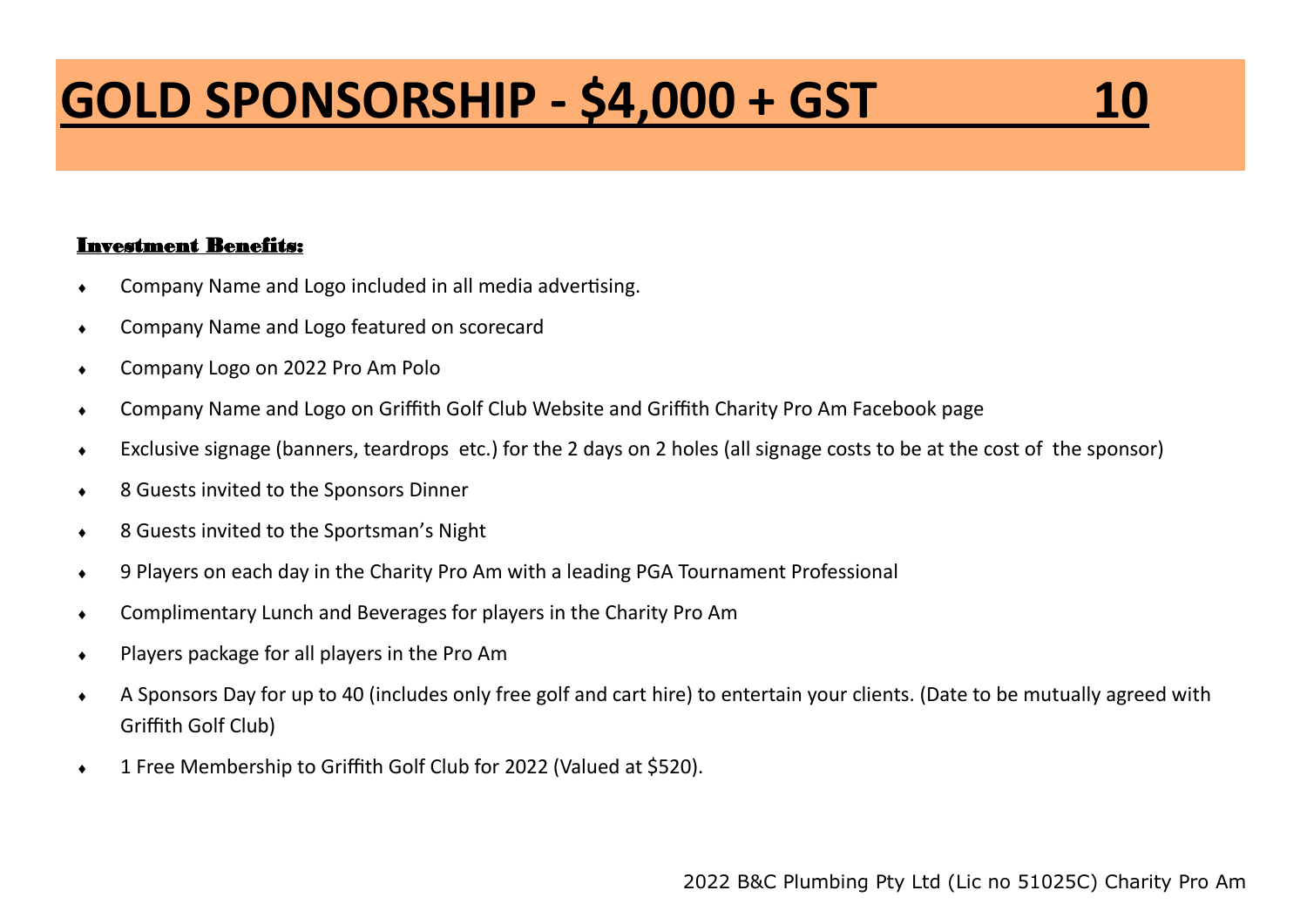# **SILVER SPONSORSHIP - \$3,000 + GST 11**

- Company Name and Logo included in all media advertising.
- **Company Name and Logo featured on scorecard**
- Company Name and Logo on Griffith Golf Club Website and Griffith Charity Pro Am Facebook page
- Exclusive signage (banners, teardrops etc.) for the 2 days on one hole (all signage costs to be at the cost of the sponsor)
- 6 Guests invited to the Sponsors Dinner
- 6 Guests invited to the Sportsman Night
- 6 Players on each day of the Charity Pro Am with a leading PGA Tournament Professional
- Complimentary Lunch and Beverages for players in the Charity Pro Am
- ◆ Players package for all players in the Pro Am
- A Sponsors Day for up to 20 (includes only free golf and cart hire) to entertain your clients. (Date to be mutually agreed with Griffith Golf Club)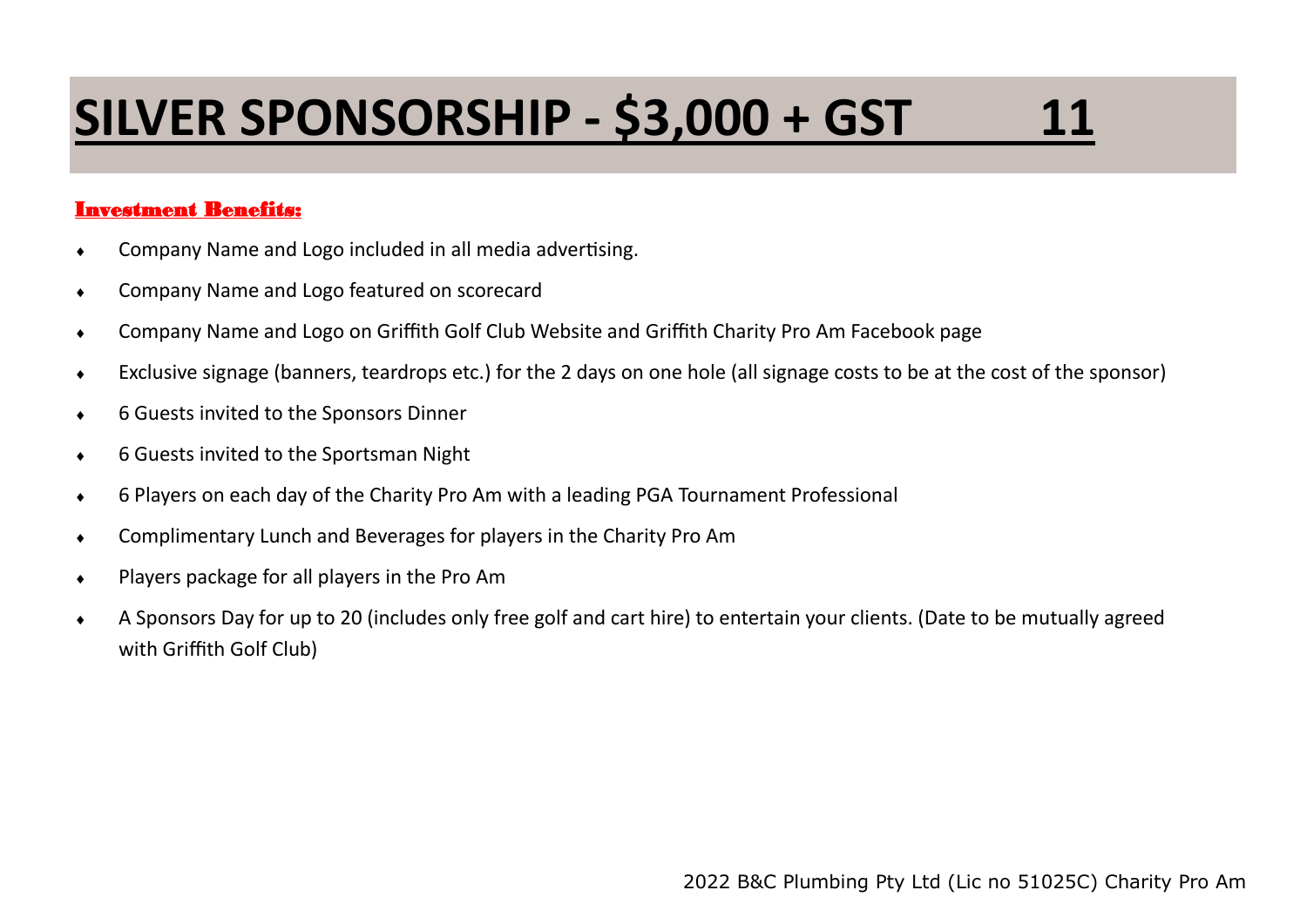# **BRONZE SPONSORSHIP - \$2,000 + GST**

- Company Name and Logo included in all media advertising.
- Company Name and Logo featured on scorecard
- Company Name and Logo on Griffith Golf Club Website and Griffith Charity Pro Am Facebook page
- 1 Hole Tee or Green signage (banners, teardrops etc.) for the 2 days (all signage costs to be at the cost of the sponsor)
- 4 Guests invited to the Sponsors Dinner
- 4 Guests invited to the Sportsman Night
- 3 Players on each day in the Charity Pro Am with a leading PGA Tournament Professional
- Complimentary Lunch for players in the Charity Pro Am
- Players package for all players in the Pro Am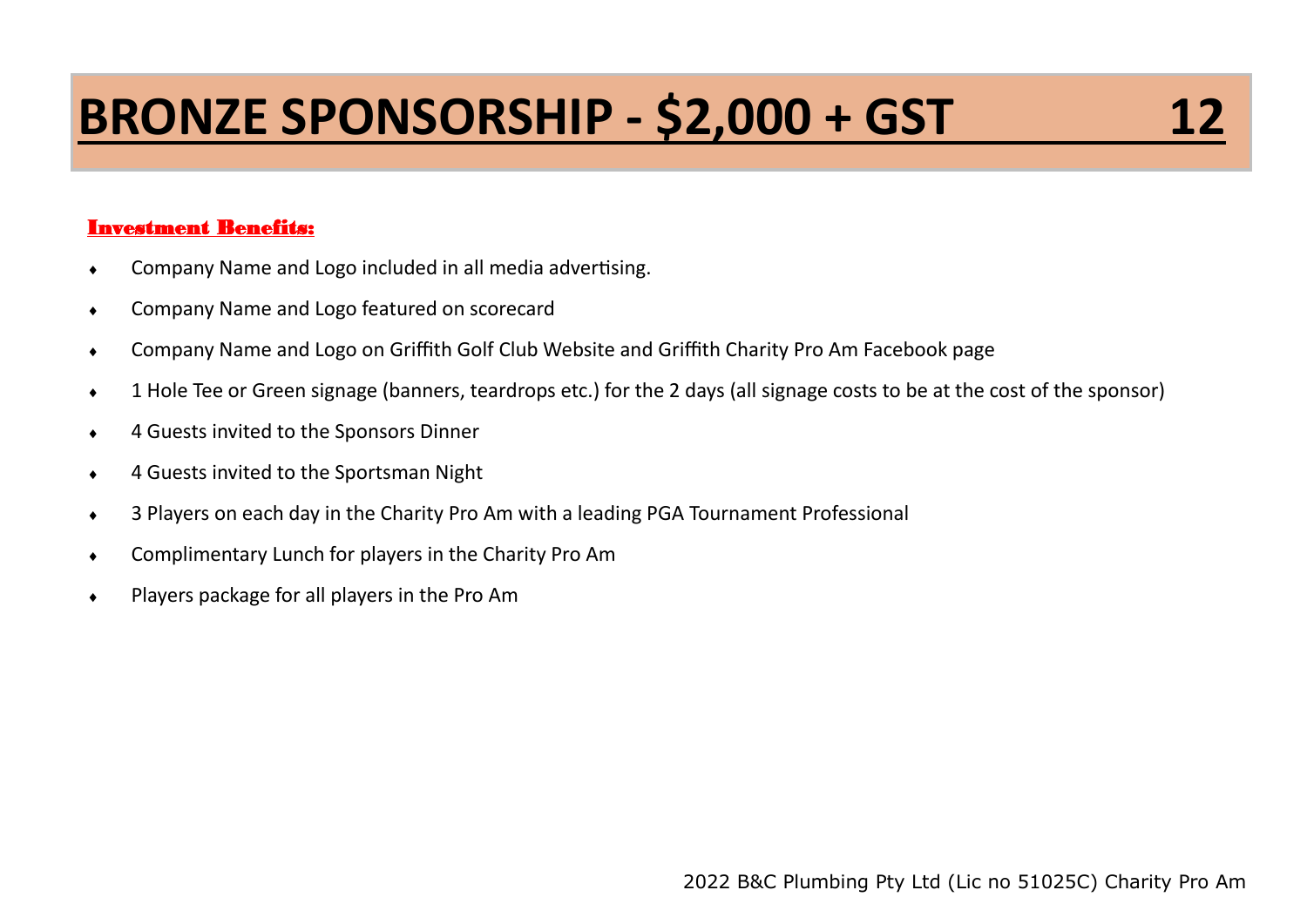# **ONE DAY SPONSORSHIP - \$1,200 + GST**

#### Investment Benefits:

- Company Name and Logo included in all media advertising.
- Company Name and Logo featured on scorecard
- Company Name and Logo on Griffith Golf Club Website and Griffith Charity Pro Am Facebook page
- 1 Hole Tee or Green signage (banners, teardrops etc.) for the 2 days (all signage costs to be at the cost of the sponsor)
- 2 Guests invited to the Sponsors Dinner
- ◆ 2 Guests invited to the Sportsman Night
- 3 Players in the field for 1 day in the Charity Pro Am with a leading PGA Tournament Professional
- Complimentary Lunch for players in the Charity Pro Am
- Players package for all players in the Pro Am

2022 B&C Plumbing Pty Ltd (Lic no 51025C) Charity Pro Am